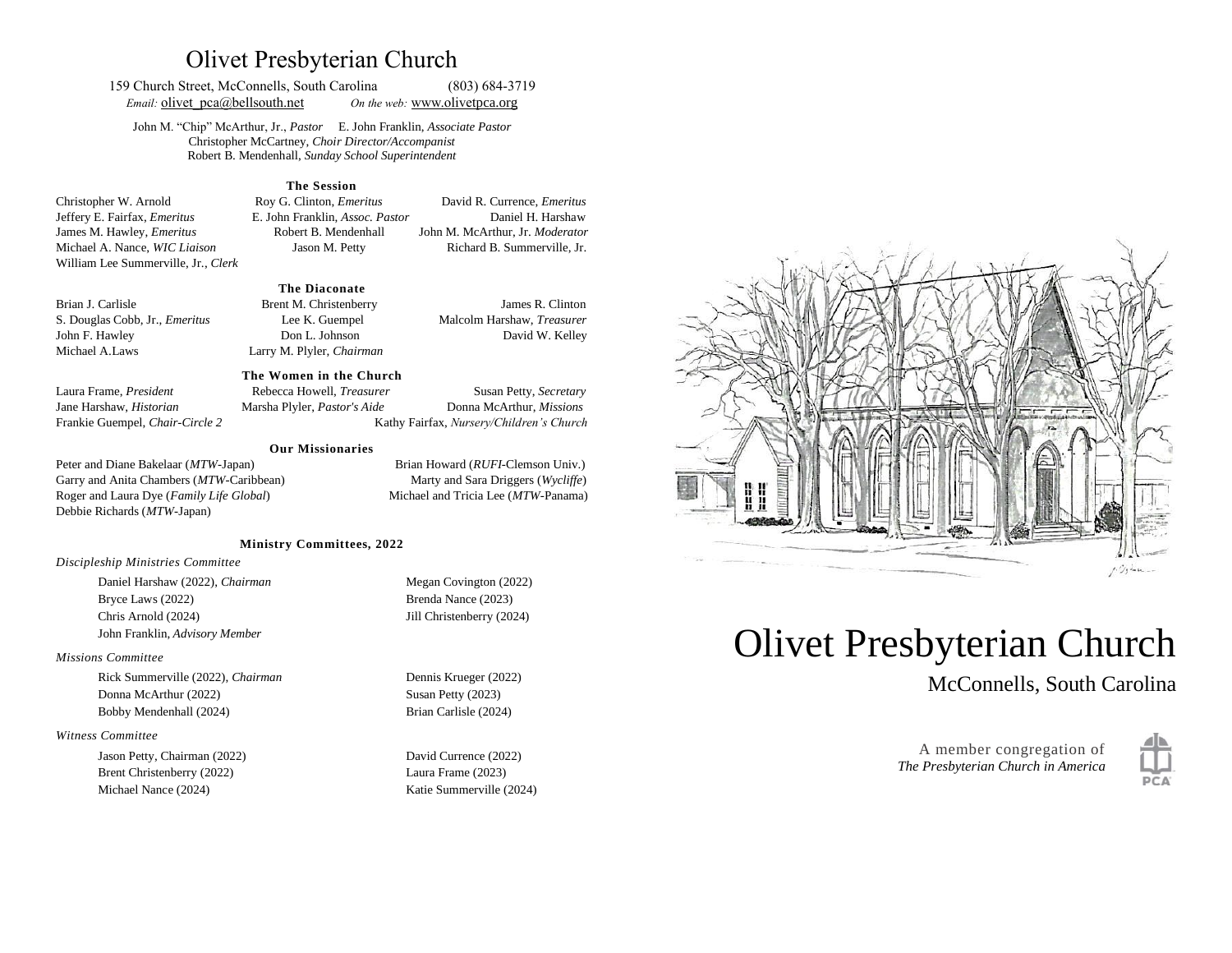| <b>Olivet Presbyterian Church</b><br>The Lord's Day, April 3, 2022                                                                                              |                                                                              | Sermon                                        |                                                                                                                                                                                                                                                            | "Living Water"                | Pastor McArthur                                                                                |                  |
|-----------------------------------------------------------------------------------------------------------------------------------------------------------------|------------------------------------------------------------------------------|-----------------------------------------------|------------------------------------------------------------------------------------------------------------------------------------------------------------------------------------------------------------------------------------------------------------|-------------------------------|------------------------------------------------------------------------------------------------|------------------|
|                                                                                                                                                                 |                                                                              | *Hymn 429                                     |                                                                                                                                                                                                                                                            | Let Thy Blood in Mercy Poured | Congregation                                                                                   |                  |
| Prelude                                                                                                                                                         |                                                                              | Mr. Chris McCartney                           | *Confession of Faith                                                                                                                                                                                                                                       |                               |                                                                                                | The Nicene Creed |
| <b>Welcome and Announcements</b>                                                                                                                                |                                                                              | Pastor John Franklin                          | We believe in one God, the Father Almighty,                                                                                                                                                                                                                |                               |                                                                                                |                  |
| *Call to Worship                                                                                                                                                |                                                                              |                                               |                                                                                                                                                                                                                                                            | Maker of heaven and earth,    |                                                                                                |                  |
|                                                                                                                                                                 |                                                                              |                                               |                                                                                                                                                                                                                                                            |                               | of all things visible and invisible.                                                           |                  |
|                                                                                                                                                                 | oly, holy, holy, is the Lord God Almighty, who<br>was and is and is to come! |                                               | And in one Lord Jesus Christ, the only-begotten Son of God,                                                                                                                                                                                                |                               |                                                                                                |                  |
|                                                                                                                                                                 |                                                                              |                                               | begotten of his Father before all worlds,                                                                                                                                                                                                                  |                               |                                                                                                |                  |
| Worthy are you, our Lord and God, to receive<br>glory and honor and power, for you created all things,<br>and by your will they existed and were created.       |                                                                              |                                               | God of God, Light of Light very God of very God,<br>begotten, not made, being of one substance with the Father;                                                                                                                                            |                               |                                                                                                |                  |
|                                                                                                                                                                 |                                                                              |                                               |                                                                                                                                                                                                                                                            |                               |                                                                                                |                  |
|                                                                                                                                                                 |                                                                              |                                               | by whom all things were made;                                                                                                                                                                                                                              |                               |                                                                                                |                  |
|                                                                                                                                                                 | (Revelation 4:8, 11, ESV)                                                    |                                               | who for us and for our salvation came down from heaven,<br>and was incarnate by the Holy Spirit of the virgin Mary,                                                                                                                                        |                               |                                                                                                |                  |
| *Invocation and the Lord's Prayer                                                                                                                               |                                                                              | and was made man;                             |                                                                                                                                                                                                                                                            |                               |                                                                                                |                  |
| $*Hymn 115$                                                                                                                                                     | All Creatures of Our God and King                                            | Congregation                                  |                                                                                                                                                                                                                                                            |                               | and was crucified also under Pontius Pilate;                                                   |                  |
| Confession of Sin                                                                                                                                               |                                                                              | <b>Unison Reading</b>                         |                                                                                                                                                                                                                                                            | he suffered and was buried;   |                                                                                                |                  |
|                                                                                                                                                                 | Remember your mercy, O LORD, and your steadfast                              |                                               | and the third day he rose again according to the Scriptures,<br>and ascended into heaven, and is seated at the right hand of the Father;<br>and he shall come again, with glory to judge both the living and the dead;<br>whose kingdom shall have no end. |                               |                                                                                                |                  |
|                                                                                                                                                                 | love, for they have been from of old.                                        |                                               |                                                                                                                                                                                                                                                            |                               |                                                                                                |                  |
|                                                                                                                                                                 | Remember not the sins of our youth or our                                    |                                               |                                                                                                                                                                                                                                                            |                               |                                                                                                |                  |
|                                                                                                                                                                 | transgressions; according to your steadfast love                             |                                               |                                                                                                                                                                                                                                                            |                               |                                                                                                |                  |
| remember us, for the sake of your goodness, O LORD!                                                                                                             |                                                                              |                                               | And we believe in the Holy Spirit, the Lord and giver of life,                                                                                                                                                                                             |                               |                                                                                                |                  |
|                                                                                                                                                                 |                                                                              |                                               | who proceeds from the Father and the Son;                                                                                                                                                                                                                  |                               |                                                                                                |                  |
| For your name's sake, O LORD, pardon our guilt, for it                                                                                                          |                                                                              |                                               | who with the Father and the Son together is worshiped and glorified;<br>who spoke by the prophets;<br>and we believe in the holy catholic and apostolic church;                                                                                            |                               |                                                                                                |                  |
| is great.                                                                                                                                                       |                                                                              |                                               |                                                                                                                                                                                                                                                            |                               |                                                                                                |                  |
|                                                                                                                                                                 | Turn to us and be gracious to us, for we are lonely                          |                                               | we acknowledge one baptism for the remission of sins;                                                                                                                                                                                                      |                               |                                                                                                |                  |
| and afflicted. The troubles of our heart are enlarged;<br>bring us out of our distresses. Consider our affliction<br>and our trouble, and forgive all our sins. |                                                                              | and we look for the resurrection of the dead, |                                                                                                                                                                                                                                                            |                               |                                                                                                |                  |
|                                                                                                                                                                 |                                                                              |                                               |                                                                                                                                                                                                                                                            |                               | and the life of the world to come. Amen.                                                       |                  |
|                                                                                                                                                                 | (Adapted from Psalm 25:6-7, 11, 16-18, ESV)                                  |                                               | The Sacrament of the Lord's Supper                                                                                                                                                                                                                         |                               |                                                                                                |                  |
| Pastoral Prayer                                                                                                                                                 |                                                                              | Pastor Chip McArthur                          | *Hymn 252                                                                                                                                                                                                                                                  |                               | When I Survey the Wondrous Cross                                                               | Congregation     |
| His Tithes & Our Offerings                                                                                                                                      |                                                                              |                                               | *Benediction                                                                                                                                                                                                                                               |                               |                                                                                                |                  |
| *Doxology                                                                                                                                                       |                                                                              |                                               | *Offering of Praise 735                                                                                                                                                                                                                                    |                               | The Gloria Patri                                                                               | Congregation     |
| *Prayer of Thanksgiving                                                                                                                                         |                                                                              |                                               |                                                                                                                                                                                                                                                            |                               | Glory be to the Father, and to the Son and to the Holy                                         |                  |
| *Hymn                                                                                                                                                           | Congregation                                                                 |                                               |                                                                                                                                                                                                                                                            |                               | Ghost; as it was in the beginning, is now and ever shall be,<br>world without end. Amen, amen. |                  |
| Children's Message                                                                                                                                              | (Children aged 3 to 5 years dismissed to Children's Church Program)          |                                               | *Postlude                                                                                                                                                                                                                                                  |                               |                                                                                                |                  |
| John 4:1-15<br><b>Scripture Reading</b>                                                                                                                         |                                                                              |                                               |                                                                                                                                                                                                                                                            |                               |                                                                                                |                  |